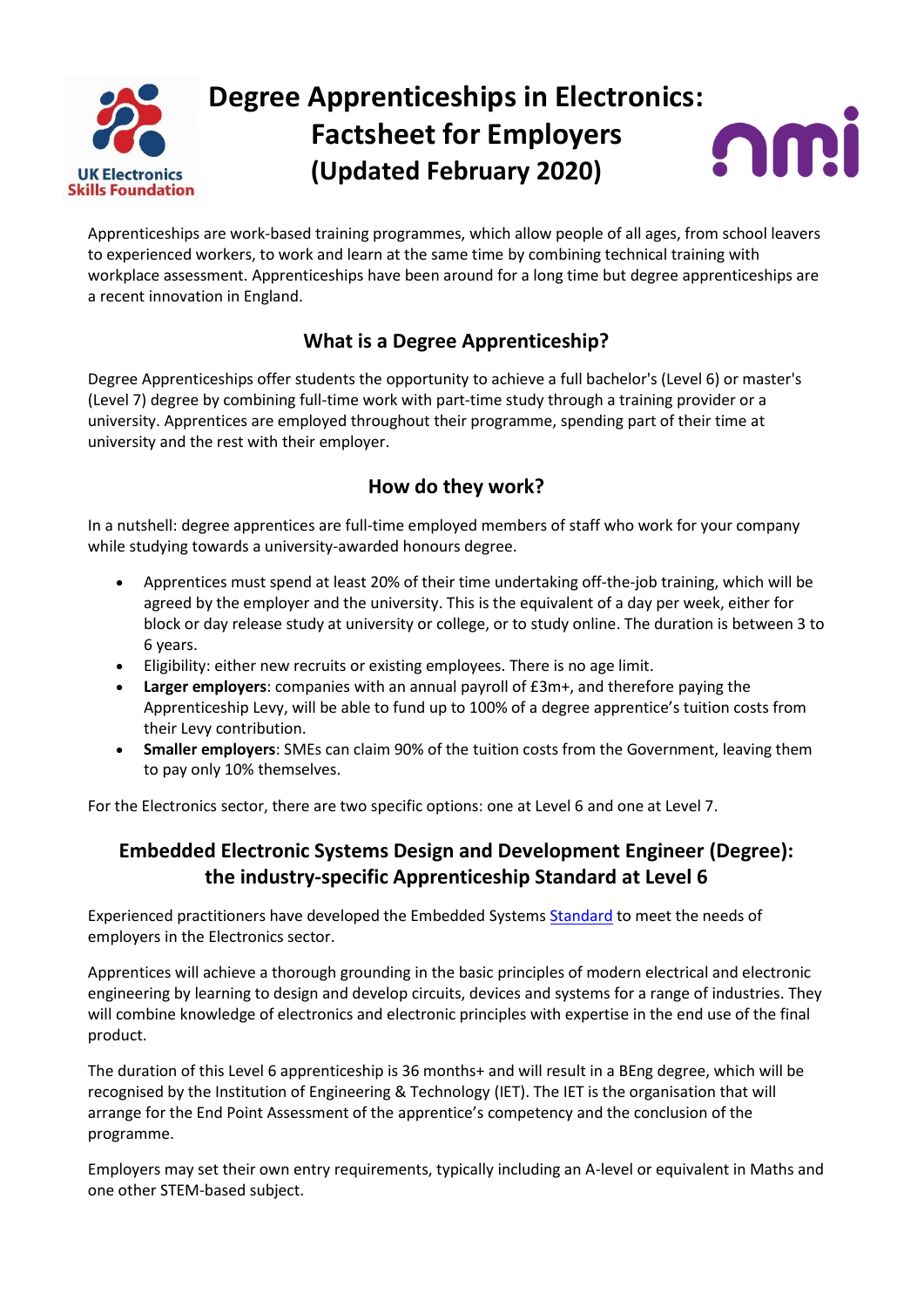**Universities who are currently delivering degree programmes using the Level 6 Standard include…**



# **Electronic Systems Principal Engineer: the industry-specific post-graduate Apprenticeship Standard at Level 7**

The Standard, at Level 7, was approved for delivery in July 2019 by the Institute for Apprenticeships & [Technical Education](https://www.instituteforapprenticeships.org/) with a funding allocation of £14,000, for the occupation of '[Electronic Systems](https://www.instituteforapprenticeships.org/apprenticeship-standards/electronic-systems-principal-engineer/)  [Principal Engineer](https://www.instituteforapprenticeships.org/apprenticeship-standards/electronic-systems-principal-engineer/)'.

It was developed with a group of major employers and is aimed at post-graduate engineers, with Knowledge, Skills and Behaviours (KSBs) aligned with the competencies required by the Engineering Council for professional registration as a Chartered Engineer. We envisage that universities will offer programmes based on their MSc Electronic Engineering courses.

## **The University of the West of England is the first to deliver a degree programme using the Level 7 Standard**